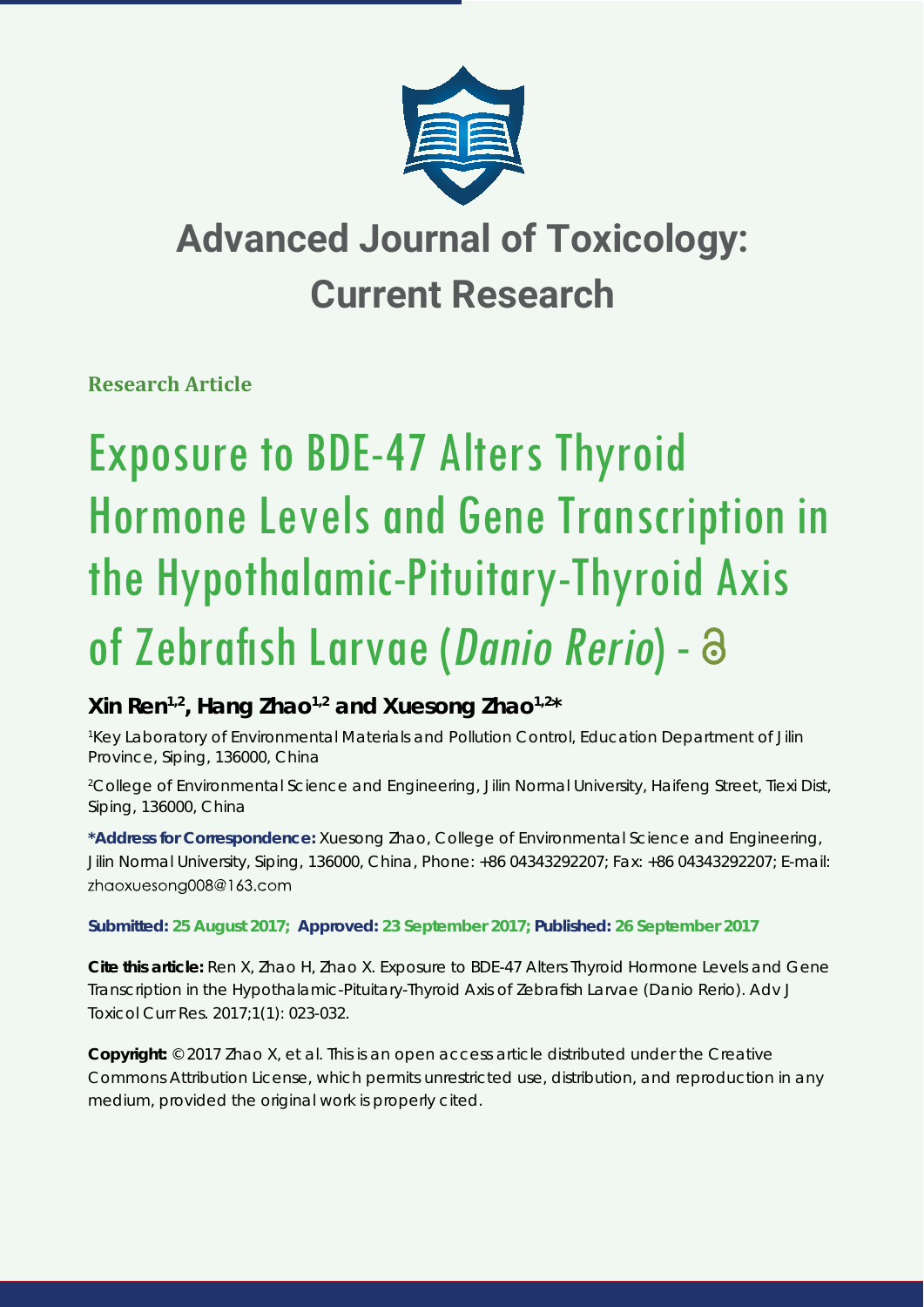## **SeiRes** ture

#### **ABSTRACT**

2,2',4,4'-Tetrabromodi-phenyl ether (BDE-47) has the potential to disrupt thyroid hormone homeostasis, but the molecular mechanisms underlying this process have not yet been clarified. In the present study, zebrafish embryos were BDE-47 (0, 1, 5, or 10 μg/L) from fertilization to 14 d thereafter (dpf). The whole-body content of Thyroid Hormones (THs) and the transcription of genes and proteins related to the Hypothalamic-Pituitary-Thyroid (HPT) axis were analyzed. Abnormal morphologies and inhibition of body-weight gain have been associated with decreased levels of Thyroid Hormones (THs) in zebrafish larvae. BDE-47 exposure (up to 10 µg/L) significantly reduced Thyroxine (T4), indicating thyroid-related endocrine disruption. The gene expression levels of CRH and TSHβ were significantly induced by BDE-47 exposure (5 and 10 μg/L). The transcription of genes involved in the synthesis of TH proteins, NIS, TG, Pax8 and Nkx2.1 were significantly up-regulated by BDE-47 exposure (5 and 10 μg/L). Furthermore, the protein level of TG was significantly upregulated in a concentration-dependent manner. The expression of Deio2 was also significantly up-regulated in BDE-47-treated groups (5 and 10 μg/L), possibly as a compensatory response to the decreased T4 levels. The transcription of TR*α* and TR*β* was down-regulated in a concentration-dependent manner. However, BDE-47 exposure downregulated both the transcriptional and protein levels of TTR. The exposure to BDE-47 (10 μg/L) significantly increased the transcription of the UGT1 gene. The results described above that BDE-47 can alter gene and protein expression in the HPT axis, which may subsequently contribute to BDE-47-induced thyroid disruption.

Keywords: BDE-47; Hypothalamic-Pituitary-Thyroid Axis; Gene Transcription and Protein Expression; Thyroid Disruption; Zebrafish Larvae

#### **INTRODUCTION**

Polybrominated Diphenylethers (PBDEs) are extensively used as Brominated flame Retardants (BFRs) in a variety of consumer products, such as textiles, upholstery foam and electronic devices. PBDEs are hydrophobic and lipophilic and share many characteristics with Persistent Organic Pollutants (POPs). Consequently, they tend to be biomagnified in the food chain (e.g., BDE-47, 99, 100, 153, and 154). [1] In rivers around e-waste areas and industrial parks of Guangdong, South China, the measured concentrations of PBDEs in water and sediment were 24.4 ng/L and 4250 ng/g, respectively. [2,3] In the Pearl River, the measured concentrations of BDE-209 in the water and sediment were 65 ng/L and 7340 ng/g, respectively. [4] Increasing concentrations in a wide variety of wildlife species worldwide, as well as in the breast milk, blood and other tissues of humans, have focused worldwide attention on the potential health effects of PBDEs. [5] Several studies report potential oxidative damage, reproductive toxicity, neurological toxicity, and endocrine toxicity after PBDE exposure in rodents. [6] Additionally, in humans, BDE-47 and BDE-99 were found to cause developmental neurotoxicity *in vitro* by reducing the migration distance of human neural progenitor cells, an effect that could be reduced by adding T3. [7]

Of the various PBDEs, the PBDE congeners found in biota and human samples are predominantly 2,2',4,4'-tetraBDE (BDE-47), followed by 2,2',4,4'5-pentaBDE (BDE-99), 2,2',4,4'6-pentaBDE (BDE-100), and 2,2',4,4'5,5'-hexa BDE(BDE-153). [8] The present study is focused on BDE-47 not only because it is preferentially detected in human tissue, [9] breast milk, [10] and serum [11] but also because it can be transferred to the fetus through the maternal circulatory system or to the infant through breast milk. [12] PBDEs have emerged as a major environmental pollutant, raising concerns about possible adverse health effects to wildlife and humans. Although BDE-47 is ubiquitous in the environment, its toxicological effects are not well understood.

Due to their structural similarity to Polychlorinated Biphenyls (PCBs) and Thyroid Hormones (TH), PBDEs may act as TH disruptors. Studies of oral administrations of both commercial DE-71 and BDE-47 for 4 d decreased the total serum TH levels in rats [13]. In addition, PBDEs possess endocrine-disrupting properties that may predispose fish to such negative effects. For example, long-term exposure of fathead minnows (*Pimephales promelas*) to a

dietary mixture of BDE-47 consistently showed decreased plasma T4 and elevated TSH*β* mRNA levels at the end of 56d. [14] Moreover, reduced plasma T4 levels were noted in zebrafish embryos (*Danio rerio*) that were exposed to DE-71 and BDE-209 from fertilization to 14 d thereafter (dpf). [15,16]

In teleost fish, the biosynthesis, secretion, and metabolism of TH are controlled by the Hypothalamic-Pituitary-Thyroid (HPT) axis. The hypothalamus secretes Thyrotropin-Releasing Hormone (TRH) to stimulate Thyroid-Stimulating Hormone (TSH) secretion and regulate TH synthesis within the HPT axis. [17] The thyroid plays an important role in normal development, growth, physiological function, and metabolism in fish. With the heavy production and global use of consumer products, a large number of contaminants have recently emerged that interrupt the functions of TH by affecting the HPT axis via disruptions in the synthesis, regulation, metabolism, and action of TH. Recently, an *in vivo* model for testing endocrine disruption in the synthesis, regulation, metabolism, and action of TH. Recently, an *in vivo* model for testing endocrine disruption of THs was developed in zebrafish larvae. Yu et al, [15] and Chen et al, [16] have shown that the highest PBDE congeners (e.g., BDE-209) and a mixture of lower PBDE congeners (DE-71) can affect T4 levels and alter gene transcription in the HPT axis. The results from these studies suggest that the series of genetic responses in the HPT axis can potentially be used in evaluating the biological effects of PBDEs. A recent study also showed that BDE-47 can affect mRNA expression in the thyroid hormone pathway in the zebrafish embryos (*Danio rerio*). [18] Nevertheless, the available data on BDE-47 exposure in fish were inadequate for a comprehensive assessment of thyroid endocrine disruption, and the underlying molecular mechanism is not well understood.

Therefore, in the present study, we employed zebrafish embryos as a model to evaluate the responses of the HPT axis to BDE-47 exposure and to identify the potential mechanisms of BDE-47 induced endocrine toxicity in zebrafish embryos/larvae. We examined the expression and protein profiles of HPT genes and determined the levels of T4 in zebrafish embryos/larvae that were exposed to BDE-47.

#### **MATERIALS AND METHODS**

#### **CHEMICALS**

BDE-47 (purity: 99%) was obtained from ChemServices (West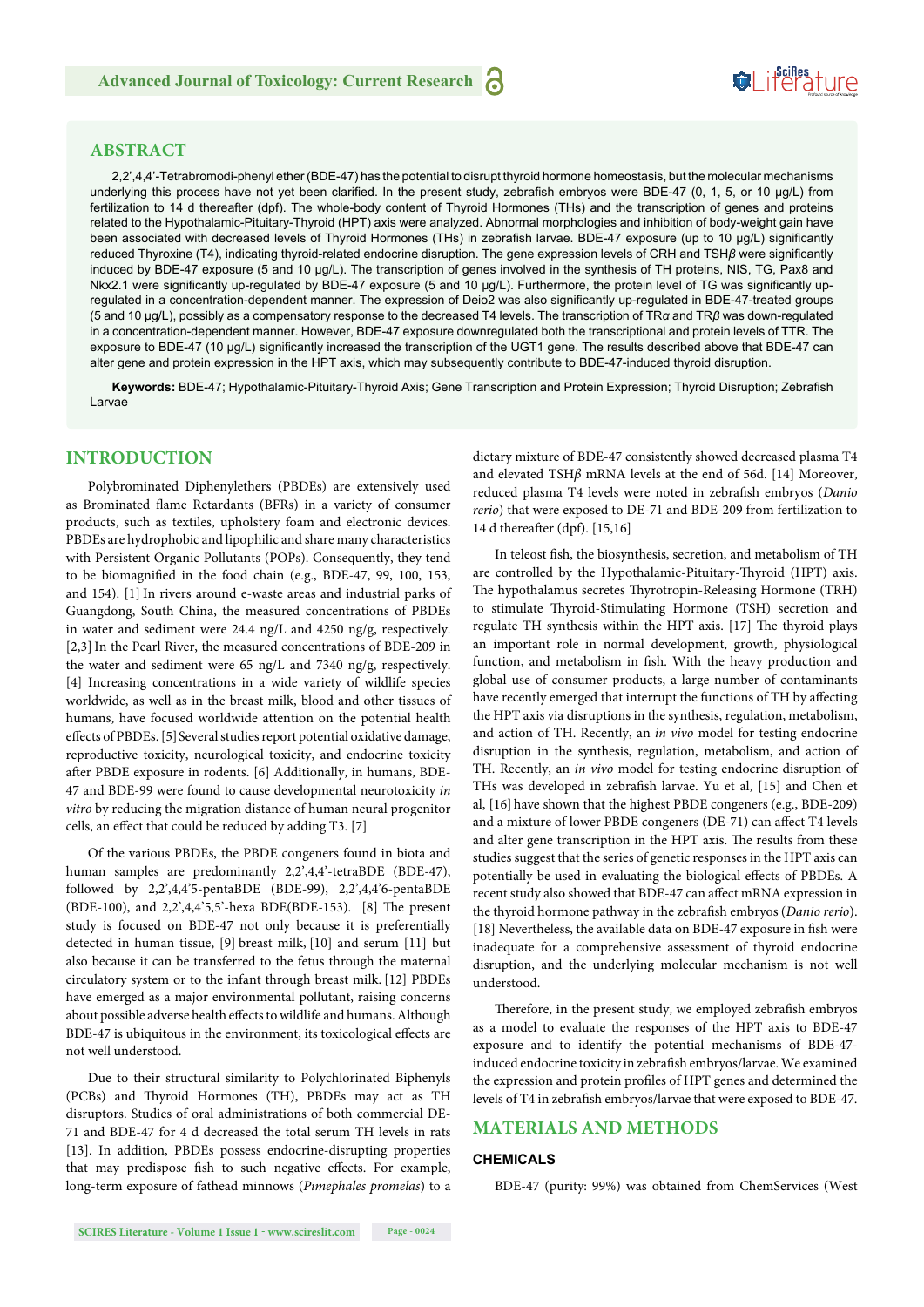Chester, PA) and a stock solution of BDE-47 (10.0 mg/mL) was prepared by dissolution in Dimethyl Sulfoxide (DMSO) (purity >99.9%, Sigma, St. Louis, MO, USA) and was stored at 4°C. All other chemicals used in the present study were of analytical grade.

#### **Zebrafish maintenance and embryo exposure**

Adult zebrafish (AB strain, 4 months old) were maintained at 28°C with a photoperiod of 14/10 h light/dark, and embryo exposure was performed according to a previous study. [19] Briefly, the embryos were collected 2 h post-fertilization (hpf) and examined under a stereomicroscope. After a series of exposure suspensions (0, 1, 5 and 10 μg/L) dispersed into a culture medium (consisting of 64.75 mg/L NaHCO<sub>3</sub>, 5.75 mg/L KCl, 123.25 mg/L MgSO<sub>4</sub>.7H<sub>2</sub>O, and 294 mg/L  $CaCl<sub>2</sub>·2H<sub>2</sub>O$ ), the 600 normal embryos were randomly distributed into glass fish tanks containing 1 L of different concentrations of BDE-47. There were three replicates for each concentration exposure. During the experimental period, 50% of the exposure solution was renewed daily, and the zebrafish larvae were fed with cultured live fairy shrimp twice daily. The control and exposure embryos received 0.003% (V/V) DMSO. The embryos/larvae were examined under a stereo microscope (Olympus, Japan) equipped with a digital camera for morphological abnormalities, and the survival, malformation and hatching rates were also recorded at specified time points (t = 24, 48, 72, 96 hpf). Ten individual larvae from each beaker ( $n = 3$ ) were randomly sampled, anesthetized in MS-222 and photographed with a digital camera. The length of each fry along the body axis from the anterior-most part of the head to the tip of the tail was measured from these digital images using Image ProPlus software (Media Cybernetics, Bethesda, MD, USA). The selected exposure concentrations of BDE-47 were previously ascertained by performing a range-finding study; this study revealed that, after exposure to the lowest concentration of BDE-47 (1 μg/L), the malformation rates trended toward an increase, but the tendency was not statistically significant. The exposure time (14 dpf) in our experiment was based on the timing of exogenous hormone exposure used by Crane et al. [20] in fathead minnows, and subsequently applied to other studies in zebrafish larvae. [15,16] After 14 dpf, the larvae were randomly sampled, immediately frozen in liquid nitrogen, and stored at -80°C for further thyroid hormone assays and gene and protein expression.

#### **Gene expression**

The procedures for RNA extraction and gene expression patterns were performed as previously described. [19] Briefly, total RNA was extracted from 40 homogenized zebrafish larvae using TRIzol Reagent (Invitrogen, Carlsbad, CA, USA) following the manufacturer's instructions. The primer sequences for SYBR green assays (Toyobo, Tokyo, Japan) for CRH, TSH*β*, NIS, TG, NKx2.1, TTR, Deio1, Deio2 and *β-*actin are shown in table 1. To remove genomic DNA contamination, total RNA was digested using RNasefree DNase I (Promega Madison, WI, USA) and then purified. The total RNA recovered from the DNase I digestion was measured at 260 and 280 nm using a spectrophotometer (M2, Molecular Devices, Sunnyvale, CA, USA). The 260 nm reading was used to estimate the concentration of total RNA. The RNA quality in each sample was verified by measuring the 260/280 nm ratios, as well as by 1% agaroseformaldehyde gel electrophoresis with ethidium bromide staining. The synthesis of cDNA was performed using 2 μg total RNA from each sample mixed with 500 ng of random primer (Takara, Kyoto, Japan) using M-MLV Reverse Transcriptase (Promega, Madison, WI, USA) according to the manufacturer's instructions. Quantitative PCR was analyzed with an ABI PRISM 7500 Sequence Detector System (Perkin-Elmer Applied Biosystems, Foster City, CA, USA).

Gene names, accession numbers, and forward and reverse primer sequences are listed in table 1. The thermal cycle was as follows: initial denaturation for 10 min at 95 °C followed by 39 cycles of 95 °C for 30 s, 60 °C for 20 s and 72 °C for 1 min. Quantitative values were obtained from the Threshold Cycle (CT) number, which is the increase in the detected signal that is associated with an exponential growth of the PCR product. For each selected gene, RT-PCR reactions were performed on three replicate samples. The expression level of each target gene was normalized to its β-actin mRNA content. The fold change of the tested genes was analyzed using the 2-ΔΔCt method. [21].

#### **Thyroid hormone extraction and measurement**

The methods for extraction of whole body THs were modified from Crane et al. [20], which used fathead minnows. Briefly, 100 zebrafish larvae from each group were homogenized in 0.5 mL of icecold methanol and centrifuged at 10 000  $\times$  *g* for 15 min at 4 °C. Then, the homogenates were disrupted by intermittent sonic oscillation

| Table 1: Primer sequence for the quantitative reverse transcription-polymerase chain reaction (q-RT-PCR) used in this study. |                                   |                                 |                         |  |
|------------------------------------------------------------------------------------------------------------------------------|-----------------------------------|---------------------------------|-------------------------|--|
| Gene name                                                                                                                    | Sequence of the primer (5'-3')    |                                 | Gene bank accession no. |  |
| <b>CRH</b>                                                                                                                   | Forward: ttcgggaagtaaccacaagc     | Reverse:ctgcactctattcgcgccttcc  | NM001007379             |  |
| TSHB                                                                                                                         | Forward: gcagatcctcacttcacctacc   | Reverse:gcacaggtttggagcatctca   | AY135147                |  |
| <b>NIS</b>                                                                                                                   | Forward: ggtggcatgaaggctgtaat     | Reverse: gatacggcatccattgttgg   | NM001089391             |  |
| <b>TG</b>                                                                                                                    | Forward: ccagccgaaaggatagagttg    | Reverse: atgctgccgtggaatagga    | XM001335283             |  |
| UTG1                                                                                                                         | Forward: ccaccaagtctttccgtgtt     | Reverse: gcagtccttcacaggctttc   | NM213422                |  |
| <b>NKx2.1</b>                                                                                                                | Forward: aggacggtaaaccgtgtcag     | Reverse: caccatgctgctcgtgtact   | NM131589                |  |
| Deio1                                                                                                                        | Forward: gttcaaacagcttgtcaaggact  | Reverse:gttcaaacagcttgtcaaggact | BC076008                |  |
| Deio <sub>2</sub>                                                                                                            | Forward: gcataggcagtcgctcattt     | Reverse: gcataggcagtcgctcattt   | NM 212789               |  |
| <b>NIS</b>                                                                                                                   | Forward: ggtggcatgaaggctgtaat     | Reverse: gatacgggatccattgttgg   | NM001089391             |  |
| <b>TTR</b>                                                                                                                   | Forward: atggatgaggaaatcgctgcc    | Reverse: gctcagaaggagagccagta   | BC081488                |  |
| TRa                                                                                                                          | Forward:ctatgaacagcacatccgacaagag | Reverse: cacaccacacacggctcatc   | NM131396                |  |
| $TR\beta$                                                                                                                    | Forward: tgggagatgatacgggttgt     | Reverse: ataggtgccgatccaatgtc   | NM131340                |  |
| $\beta$ -actin                                                                                                               | Forward: cgggtggagtttgacacttt     | Reverse: ctccctgatgtctgggtcgtc  | AF057040                |  |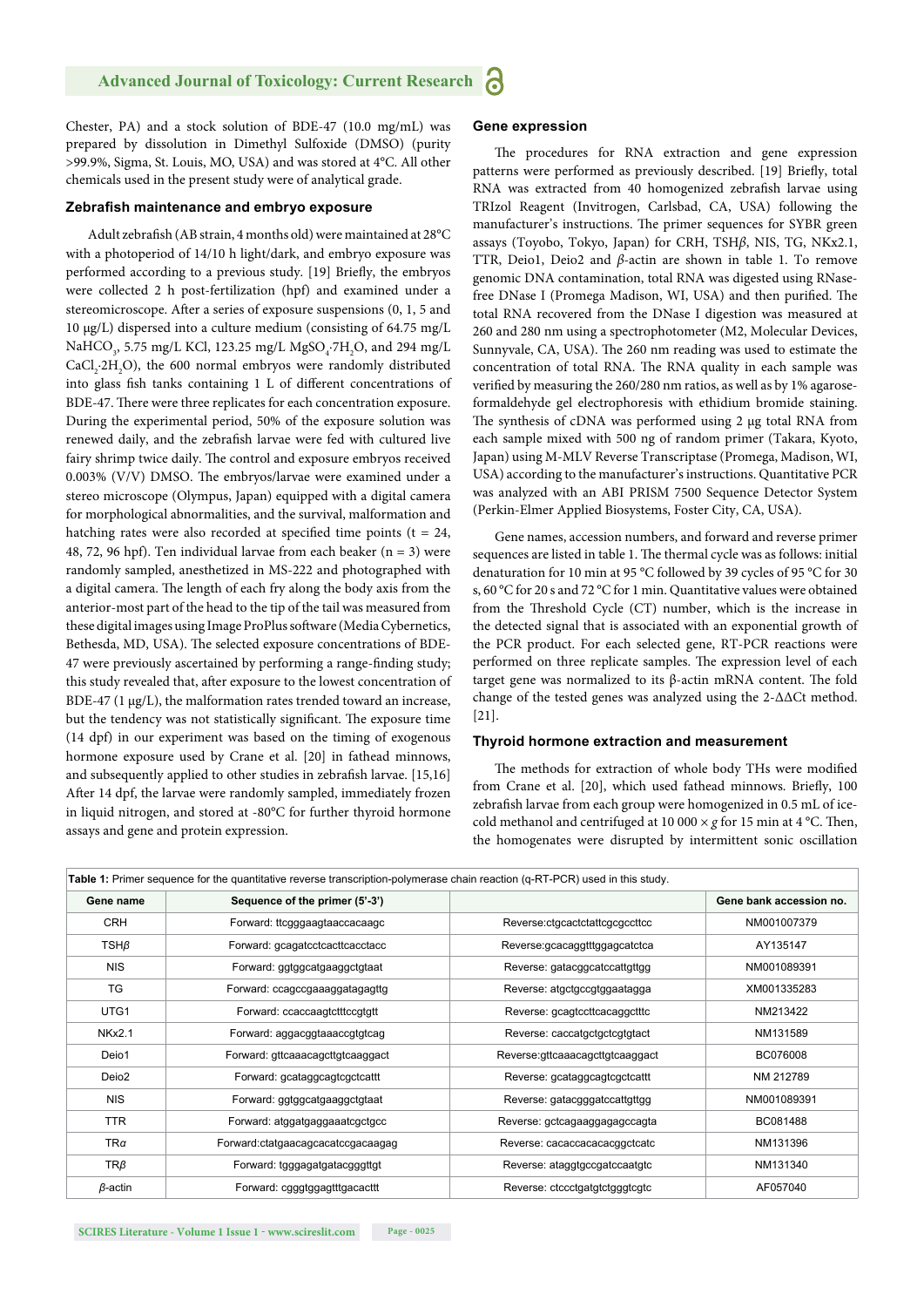for 5 min on ice and then vortexed vigorously for 10 min. After centrifugation at 5000  $\times$  *g* for 15 min at 4 °C, the supernatants were collected, and the pellets were re-extracted with 0.5 mL of methanol and then centrifuged. The freshly collected supernatant was combined with the original supernatant and vacuum-dried overnight at room temperature. The samples were re-dissolved in 50  $\mu$ L of methanol, 200 μL of chloroform, and 50 μL of 0.11 M barbital buffer (pH 8.6). The mixture was vortexed vigorously for 3 min and centrifuged at  $3500 \times g$  for 15 min at 4 °C. The upper layer was carefully collected and then vacuum-dried overnight at room temperature. The extracts were stored at -80 °C until the Radioimmunoassay (RIA) was performed. The efficiency of the TH extraction was determined by adding 100 μL of 125I-radiolabeled T3 or T4 to each larval homogenate prior to extraction. The RIA was performed with commercial kits (Beijing North Institute of Biotechnology, China) according to the manufacturer's instructions. The minimum detectable levels of T3 and T4 in the radioimmunoassay were 0.5 ng/mL and 20 ng/mL, respectively. For both T3 and T4, the inter-assay Coefficients of Variance (CV) were < 10%.

#### **Protein extraction and western blot analysis**

Protein extraction was performed using commercial kits (KeyGEN BioTECH, Nanjing, China) according to the manufacturer's instructions. Briefly, 100 zebrafish larvae from each treatment were homogenized in 0.5 mL of lysis buffer containing proteinase inhibitors (1%, v/v), phosphatase inhibitor (0.1%, v/v) and Phenylmethanesulfonyl fluoride (PMSF) (1%, v/v). Next, the samples were centrifuged at 1000 g for 10 min at 4°C. The supernatants were collected and stored at -80 °C for further western blot analysis.

In our study, Thyroglobulin (TG) and Transthyretin (TTR) protein levels were analyzed. Protein concentrations were analyzed. Protein concentrations were determined using the Bradford method. The western blot analysis was conducted according to a previous study. [12] Briefly, approximately 40 μg of each protein sample was separated by SDS-PAGE and then transferred to a nitrocellulose membrane (Amersham Biosciences, USA). The nitrocellulose membrane was blocked for 1 h with 5% non-fat dried milk in Tris-Buffered Saline (TBS) and incubated with primary antibody against TG (Sigma, St.Louis, MO, USA)/TTR (Abcam, USA) at 37 °C for 2 h. The blots were washed six times for 30 min with Tris-Buffered Saline Tween-20 (TBST) and then incubated with AP-conjugated secondary antibody at  $37^{\circ}$ C for 1 h. The blots were washed six times and then developed using a BCIP/NBT Kit (AMRESCO, USA). In this study, rat GAPDH antibody (ProteinTech, USA) was used to detect proteins in zebrafish.

#### **Statistical analysis**

The mean values of TH content and genes expression were

calculated from the replicates, and the mean ± standard errors (S.E.M) were expressed. The normality of the data was verified using the Kolmogorov-Smirnov test, and the homogeneity of variances was analyzed by Levene's test. The differences between the control and each exposure group were evaluated by the independent-sample *t* test using SPSS 17.0 software (SPSS, Chicago, IL, USA). Differences were considered significant or highly significant at  $p < 0.05$  and  $p < 0.01$ , respectively.

#### **RESULTS**

#### **Developmental toxicity**

Exposure to 1 and 5  $\mu$ g/L of BDE-47 did not affect the body weight, while exposure to 10 μg/L of BDE-47 significantly inhibited body weight gain (body weight,  $0.35 \pm 0.04$  mg) relative to the control (body weight,  $0.39 \pm 0.02$  mg) ( $p < 0.05$ ). There were no significant effects on body length after exposure to 1, 5 and 10 μg/L BDE-47 relative to the control group at 14 dpf. The malformation rates were significantly increased in embryos exposed to 10 g/L of BDE-47 (*p* 0.05), while the recorded survival rates and hatching rates of embryos exposed to 0, 1, 3, and 10 μg/L of BDE-47 showed no significant differences after 14 d of exposure (table 2).

The zebrafish embryos treated with 10 μg/L BDE-47 showed a suite of abnormalities including including hyperemia, yolk sac edema, pericardial edema, and spinal curvature (figure 1).

#### **Whole-body T3 and T4 contents**

At the end of the exposure, the T3 and T4 contents of the whole body in the control group were determined to be 1.14 and 52.81 ng/g, respectively. There were no significant effects of exposure to 1, 5 and 10 μg/L BDE-47 on T3 relative to the control (figure 2A). No significant difference was observed in the T4 content in the zebrafish embryos exposed to 1 and 5 μg/L BDE-47, but a significantly decrease in the T4 level (37.49  $\pm$  4.38) was detected in zebrafish embryos exposed to 10 μg/L BDE-47, compared with the control (figure 2B).

#### **mRNA expression profiles of selected genes**

Several genes involved in the regulation, transport, binding and metabolism of THs were examined. The transcription of the Corticotropin-Releasing Hormone (CRH) gene increased in a dosedependent manner and was significantly up-regulated by 1.71- and 2.54-fold after exposure to 5 and 10  $\mu$ g/L BDE-47, respectively, compared with the control group ( $p < 0.01$ ) (figure 3A), while thyroid stimulating hormone (TSH*β*) gene transcription was significantly up-regulated in a dose-dependent manner relative to the control (*p*  $(0.01)$  (figure 3B). It was noted that the transcription of TTR was significantly down-regulated by 0.75- and 0.64-fold in the groups exposed to 5 and 10  $\mu$ g/L of BDE-47, respectively  $p$ <0.05 (figure

| $BDE-47(\mu q/L)$             | 0               |                 | 5               | 10              |
|-------------------------------|-----------------|-----------------|-----------------|-----------------|
| <sup>a</sup> Length (mm)      | $4.21 \pm 0.09$ | $4.14 \pm 0.08$ | $4.11 \pm 0.11$ | $4.09 \pm 0.17$ |
| <sup>a</sup> Weight (mg)      | $0.39 \pm 0.02$ | $0.40 \pm 0.01$ | $0.38 \pm 0.04$ | $0.35 \pm 0.04$ |
| <sup>a</sup> Malformation (%) | $2.35 \pm 0.33$ | $2.74 \pm 0.41$ | $5.45 \pm 0.73$ | $7.35 \pm 0.84$ |
| <sup>a</sup> Survival (%)     | $74.9 \pm 1.8$  | $72.8 \pm 2.2$  | $72.6 \pm 1.5$  | $68.7 \pm 2.1$  |
| <sup>a</sup> Hatching (%)     | $96.3 \pm 0.9$  | $95.1 \pm 1.2$  | $95.8 \pm 0.9$  | $94.7 \pm 1.5$  |

\**P* < 0.05 indicates significant difference between exposure groups and the control group.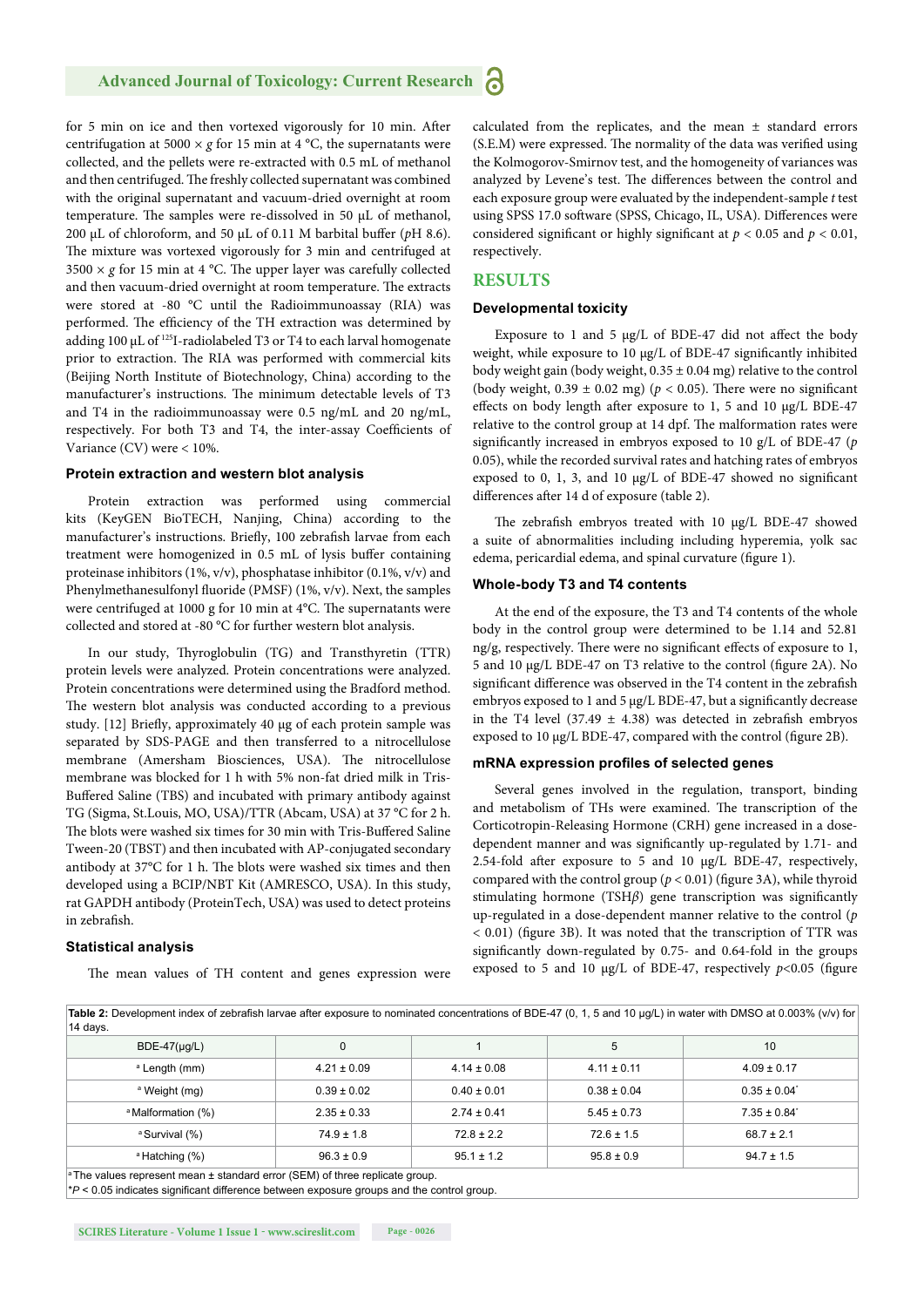

Figure 1: Representative examples of malformation caused by 10 µg/L BDE-47 exposure. (A) control 48 h; (B) hyperemia; (C) yolk sac edema; (D) control 96 h; (E) pericardial edema; (F) spinal curvature.



**Figure 2:** Whole-body content of T4 (A) and T3 (B) in zebrafish larvae exposed to different BDE-47 concentrations  $(0, 1, 5, 5, 10)$  until 14 dpf. The results are shown as the mean ± SEM of three replicate samples. Significant differences between the experimental groups and the control group were evaluated by independent-sample t test  $(^*p < 0.05$ , \*\*p < 0.01).

3C). A small but significant downregulation of hepatic uridine diphosphoglucuronosyl transferase (*UGT1ab*) transcription was observed in the zebrafish embryos exposed to 10 μg/L of BDE-47  $(1.78\text{-}fold)$   $(p<0.01)$  (figure 3D, figure 4).

Transcription of the sodium/iodide symporter (NIS) gene was significantly up-regulated by 2.29- and 2.42-fold in the groups exposed to 5 and  $10\mu g/L$  BDE-47 ( $p < 0.01$ ) (figure 4A). Upon treatment with 1, 5, and 10 μg/L BDE-47, the expression of the *TG* gene was significantly up-regulated by 1.65-, 1.78- and 2.76-fold , respectively in a dose-dependent manner ( $p < 0.01$ ) (figure 4B). When examining the marker genes involved in thyroid development and growth, Pax8 transcription was significantly upregulated by 1.84- and 2.16-fold in the zebrafish embryos exposed to 5 and 10 μg/L BDE-47, respectively (figure 4C), while Nkx2.1 was significantly increased by 1.67-, 1.84and 3.13-fold in the zebrafish embryos treated with 1, 5, and 10 μg/L BDE-47, respectively ( $p < 0.05$ ) (figure 4D, figure 5).

In zebrafish, two isoforms of TRs, TR*α* and TR, have been identified. The transcription of TRα was decreased in a dosedependent manner and was significantly down-regulated upon exposure to 5 and 10 μg/L BDE-47 by 0.83- and 0.61-fold, respectively ( $p$  < 0.05) (figure 5A). A small but significant down-regulation of TRβ expression was observed in the group treated with 10 μg/L BDE-47 (*p*  $(0.05)$  (figure 5B). The mRNA expression of two deiodinase isoforms (Deio1 and Deio2) showed different trends. The transcription of Deio1 was not altered in any BDE-47-treated groups (figure 5C), while the transcription of Deio2 was upregulated significantly in the groups treated with 5 and 10 μg/L BDE-47 by 1.75- and 1.98-fold, respectively  $(p < 0.01)$  (figure 5D).

#### **Protein abundance**

Exposure to BDE-47 up-regulated TG protein expression in a concentration-dependent manner; significant up-regulation was observed after exposure to 5 and 10  $\mu$ g/L of BDE-47 ( $p < 0.01$ ) (figure 6A and C). However, the transcription of TTR protein was downregulated in a concentration-dependent manner, and a significant down-regulation was observed in the 5 and 10 μg/L BDE-47 treated groups compared with the control ( $p < 0.05$ ) (figure 6B and D).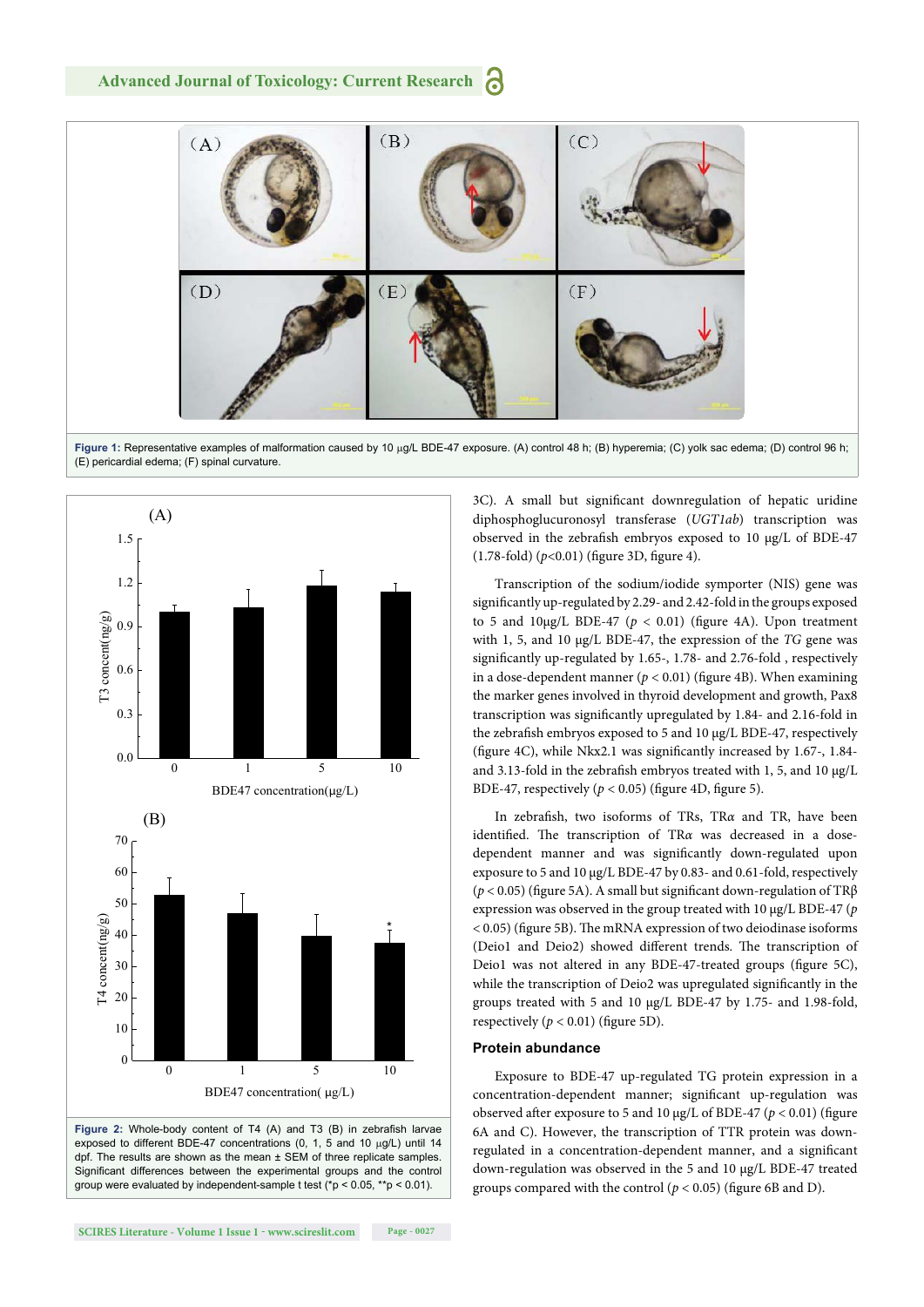6 **Advanced Journal of Toxicology: Current Research**





are shown as the mean ± SEM of three replicate samples. Significant differences between the experimental groups and the control group were evaluated by independent-sample t test ( $p < 0.05$ , \*\*p < 0.01).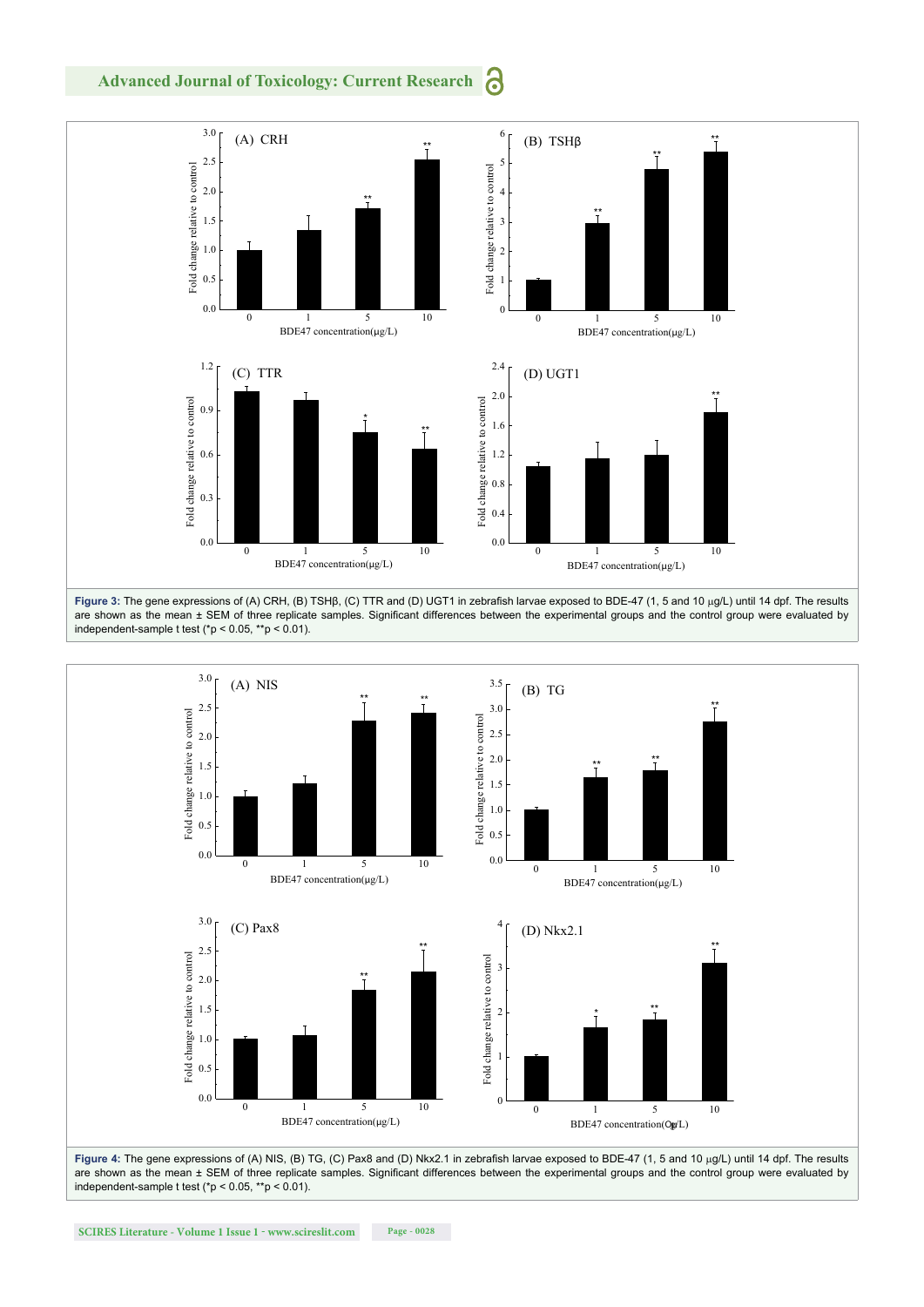





are shown as the mean ± SEM of three replicate samples. Significant differences between the experimental groups and the control group were evaluated by independent-sample t test ( $p < 0.05$ ,  $* p < 0.01$ ).

#### **DISCUSSION**

The thyroid system plays an important role in the regulation of differentiation, growth, metabolism, and salinity adaptation in fish. This study employed developing zebrafish larvae to assess the thyroid endocrine disruption caused by exposure to BDE-47 and to ascertain the possible biological mechanisms of this disruption. qPCR assays were employed to detect changes in a series of genes related to thyroid synthesis, transport, binding, and regulation. In the zebrafish larvae, both THs and genes involved in thyroid function were affected by BDE-47 exposure. The results indicated that the HPT axis in zebrafish larvae can be used to evaluate the potential mechanisms of thyroid endocrine disruption for lower PBDE congeners.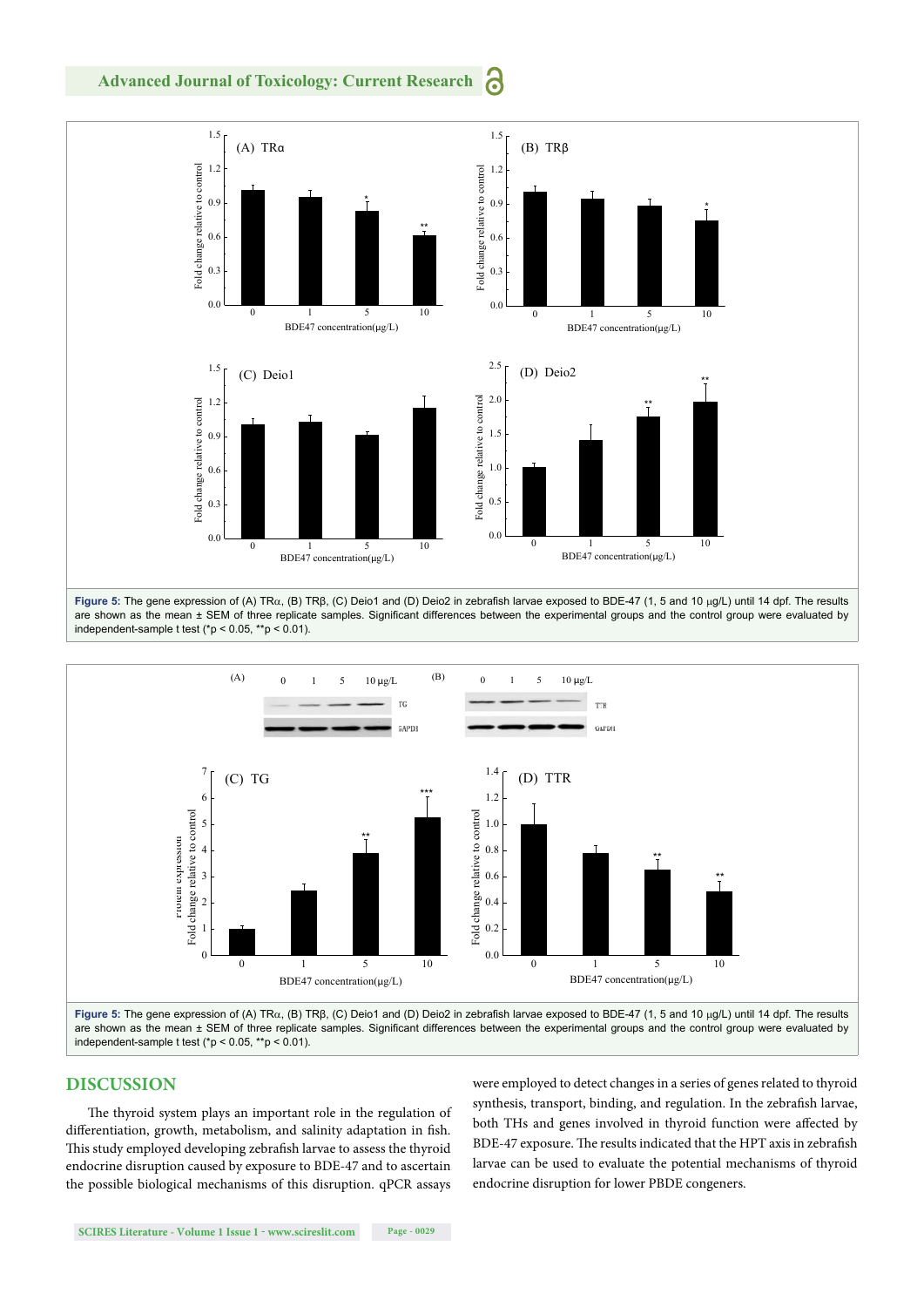Limited studies on the effect of PBDEs on growth parameters have reported that the growth and metamorphosis of African clawed frogs were inhibited by DE-71 (a commercial PBDE mixture) and BDE-47 exposure. [22] The authors suggested that the results may be due to the disruptive effects of PBDE on TH homeostasis. THs play a critical role not only in Anuran metamorphosis but also in the development and growth of zebrafish. In support of the above point, exposure to different concentrations of BDE-209 and DE-71 significantly altered T4 levels accompanied by growth retardation in zebrafish larvae. [15,16] However, in the present study, increased malformation rates and inhibited body weight gain were observed with decreased T4 levels, but the survival rates and body lengths of the zebrafish larvae were not significantly affected. Our results suggest that the concentration range of this study was insufficient to induce death, but BDE-47 could lead to abnormal morphologies and developmental retardation by reducing TH levels in zebrafish larvae. Barja-Fernández have also found that the gills, intestine and liver of turbot (Psetta maxima) showed abnormal histopathology after BDE-47 treatment. [23]

In fish, T4 and T3 are the main forms of TH secreted from the thyroid gland and play major roles in development and growth. In the present study, T4 levels decreased in a dose-dependent manner with BDE-47 exposure. This result is in agreement with several previous reports on thyroid disruption with decreased T4 upon BDE-47 exposure in rodents [9] as well as DE-71 exposure in adult zebrafish. [24]Although decreased T4 levels are generally observed in mammals and fish exposed to PBDEs, the T3 levels did not significantly increase in our study, suggesting a conversion from T4 to T3 or T3 metabolism is not affected by BDE-47. In fish, Deio1 can convert T4 to T3 by removing iodine from the outer ring of T4. [25] In the present study, the Deio1 expression was not altered in any BDE-47-treated groups, which suggested that T3 synthesis or metabolism was not altered by BDE-47 exposure.

It has been proposed that CRH and TSH function as common regulators of the thyroidal axis as feedback mechanisms that are triggered by changes in the concentrations of circulating THs in fish. [26] In the present study, the CRH and TSH*β* genes were upregulated significantly in the zebrafish larvae exposure to 5 and 10 μg/L BDE-47. Previous studies suggest that THs modulate the expression of TRH and TSH in mammals via a negative feedback mechanism; therefore, the modulation of the transcription of the CRH and TSH genes is influenced by TH levels. [17] A similar feedback mechanism was also found in recent studies on fish. Lema et al, [14] have demonstrated decreased plasma levels of T4 accompanying the enhanced expression of TSHβ in adult fathead minnows after a low dietary dose of BDE-47. Another recent study also showed that exposure to DE-71 and BDE-209 reduced the levels of T4 in zebrafish and was associated with the elevated expression of CRH and TSHβ. [15,16] Therefore, this study indicated that the elevated mRNA expression of CRH and TSH*β* can be attributed to reduced negative feedback from the hypothalamus and pituitary due to decreased levels of T4.

In our experiment, the expression of genes involved in TH synthesis (e.g., NIS and TG) and thyroid development and growth (e.g., Nkx2.1a and Pax8) was significantly upregulated in the zebrafish larvae exposed to 5 and 10 μg/L BDE-47 compared with the control. As thyroid transcription factors, Pax8 protein is essential for the late differentiation of the follicular cells, and Nkx2.1 (or TTF1) plays an essential role in thyroid development in zebrafish. [27] The transcriptional up-regulation of the Pax8 and Nkx2.1 genes suggests

that BDE-47 induces gene expression and that thyroid growth and development were promoted to compensate for the depressed T4 levels. The product of Sodium/Iodide Symporter (NIS) is an integral membrane protein involved in TH synthesis and in transporting sodium and iodide across the basolateral plasma into thyroid follicle cells. TG is a dimeric protein produced by and used entirely within the thyroid gland and can be used by the thyroid gland to produce the THs. [28] The transcription of the NIS and TG genes is regulated by thyroid transcription factor (TTF-1, TTF-2) and Pax8 and is stimulated by TSH. [29] The increased gene transcription of NIS and *T*G observed in the present study may be controlled by Nkx2.1a and Pax8 to compensate for the reduced T4 levels. A significant upregulation in transcription of these genes has also been reported in zebrafish larvae exposed to DE-71 and BDE-209 exposure to zebrafish larvae concomitant with decreased T4 levels. [15,16] Furthermore, increased protein expression levels of TG were observed in the present study. Thus, the increased transcription and translation of TG further support the occurrence of a compensatory response to lowered T4 levels at the TH synthesis stage.

TTR, the TH binding marker gene, has been proposed as a key TH carrier protein that regulates the supply of the hormone to various target tissues and plays an essential role in the thyroid axis in fish. [28] In the present study, the expression of TTR at both the transcriptional and protein levels was significantly down-regulated. It has been suggested that environmental contaminants, due to their structure-activity resemblance to THs, may affect circulating TH levels by competing for their binding sites on transport proteins and interfering with TH homeostasis by binding with TTR. [23] Therefore, although the potential mechanisms for reductions in TTR are not well understood, the inhibition of TTR mRNA and protein levels in the present study suggests that BDE-47 could influence TH binding proteins and could interfere with TH homeostasis.

In vertebrates, the activities of Deio1 and Deio2 are critical for the regulation of circulating and peripheral TH levels. In fish, Deio1 plays a minimal role in plasma TH homeostasis, while it has a considerable influence on iodine recovery and TH degradation; additionally, Deio2 converts T4 into a more active form, i.e., T3. [30] In the present study, we found a significant increase in Deio2 gene expression in the zebrafish larvae exposed to 5 and 10 μg/L BDE-47, while the transcription of the Deio1 gene showed no significant difference at level of BDE-47 exposure. It seems probable that the increase in the transcription of Deio2 is at least partly responsible for the reduction in the circulating T4 levels and will have a significant impact on tissue TH homeostasis. A similar study showed that Deio1 may be more readily responsive to changes in thyroid levels than Deio2, [31] and the results showed that decreased Deio2 gene expression reduced the conversion of T4 to T3. Walpita et al. have demonstrated that the developmental delay in zebrafish embryos/larvae is induced by Deio2 knockdown and not Deio1 knockdown, which induced abnormal developmental progression, [32] suggesting that Deio2 might be the major contributor to TH activation in developing zebrafish embryos/ larvae.

In zebrafish, THs act by binding to specific nuclear receptors (TRs) and are necessary for embryogenesis and larval development. There are two major thyroid Hormone Receptor (TR) isoforms (TR*α* and *T*R*β*) that bind T3 and mediate TH-regulated gene expression. [28] Several environmental contaminants interfere with the regulatory network of TH by binding to the TR and then inducing variations in the expression of TR subtypes, which depend on tissue-specific and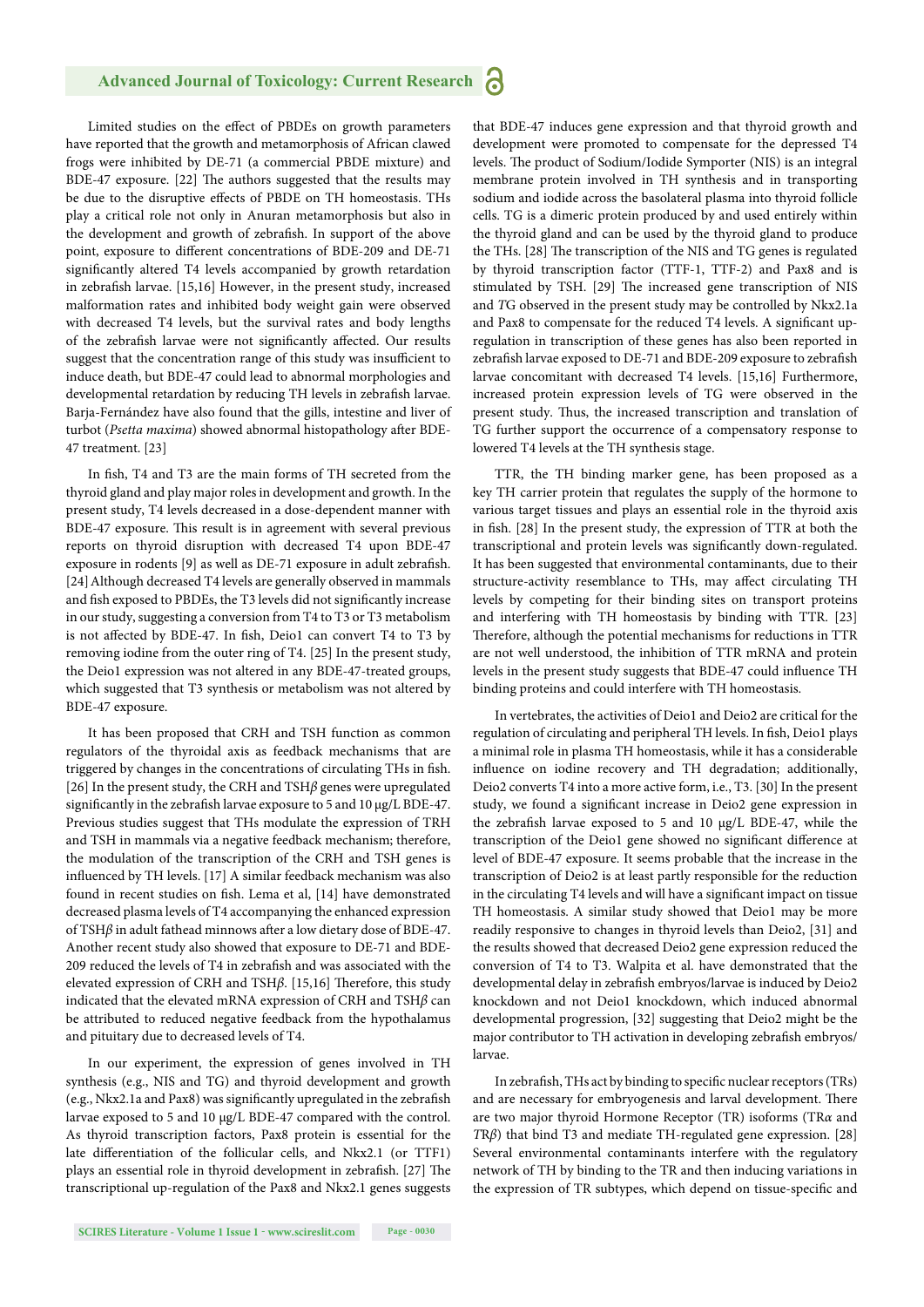#### **Advanced Journal of Toxicology: Current Research** Ы

developmental state-specific functions. A previous study had shown that, in fathead minnows, the dietary intake of BDE-47 did not affect the TR transcription levels in the liver but did decrease TR*β* mRNA levels in the brain. [14] However, the mRNA expression of *TRα* and *TRβ* were both downregulated significantly in this experiment. Additionally, both TRα and TRβ mRNA expression in *Sebastiscus marmoratus* embryos was down-regulated by Pyrene. [33] Moreover, microcystin- leucine-arginine also inhibited the transcription of TR*α* and TRβ in zebrafish embryos. Furthermore, decreased TRα and TRβ could lead to the failure of THs to bind and activate the appropriate response cascades. [34] Thus, we speculate that the decreased TRα and TR*β* mRNA expression observed in this study might play an important role in BDE-47-induced thyroid disruption; the inhibited expression further demonstrates that BDE-47 impaired the TH signaling, thereby influencing the embryonic development and growth.

It has been suggested that Uridine Diphosphate-Glucuronosyltransferases (UGT) and Sulfotransferases (SULTs) play important roles in TH homeostasis via the major pathway for T4 conjugation. [34] Recently, zebrafish larvae exposed to DE-71 for 14 d also exhibited reduced levels of circulating T4, accompanied by increased UGT gene transcription. [15] In this study, we observed significant UGT1 mRNA expression upregulation, demonstrating that UDPGTs might play a role in reducing the levels of TH; thus, the decreased T4 levels may be directly related to the regulation of UGT1.

#### **CONCLUSIONS**

In summary, our results showed that exposing zebrafish larvae to BDE-47 induced abnormal morphologies and developmental retardation in larva development and influenced the levels of THs, indicating that BDE-47-induced thyroid endocrine disruption might contribute to abnormal morphologies in the early life stages of zebrafish. Moreover, the present study showed that BDE-47 can modulate the expression levels of certain genes encoding proteins involved in TH and TTR synthesis in the HPT axis of the zebrafish larvae. Hence, a short-term bioassay that involves qPCR analysis of gene expression following BDE-47 treatment in zebrafish larvae may provide a promising approach to evaluate thyroid endocrine disruption.

#### **ACKNOWLEDGEMENTS**

This project was supported by grants from the National Nature Science Foundation of China (21507039) Province Department of Education "Thirteen Five" scientific and technological research projects of Jilin, China (Kyrgyzstan UNESCO co-word [2016] No.  $227$ 

#### **REFERENCES**

- 1. Voorspoels S, Covaci A, Jaspers VLB, Neels H, Schepens P. Biomagnification of PBDEs in three small terrestrial food chains. Environ Sci Technol. 2007; 41: 411-416. https://goo.gl/dg8T9f
- 2. Wu JP, Luo XJ, Zhang Y, Luo Y, Chen SJ, Mai BX, et al. Bioaccumulation of Polybrominated Diphenyl Ethers (PBDEs) and Polychlorinated Biphenyls (PCBs) in wild aquatic species from an electronic waste (e-waste) recycling site in South China. Environ Int. 2008; 34: 1109-1113. https://goo.gl/zBxXBH
- 3. Leung AO, Luksemburg WJ, Wong AS, Wong MH. Spatial Distribution of Polybrominated Diphenyl Ethers and Polychlorinated Dibenzo-p-dioxins and Dibenzofurans in Soil and Combusted Residue at Guiyu, an Electronic Waste Recycling Site in Southeast China. Environ Sci Technol. 2007; 41: 2730- 2737. https://goo.gl/eJaHdr
- 5. Besis A, Samara C. Polybrominated Diphenyl Ethers (PBDEs) in the indoor and outdoor environments-A review on occurrence and human exposure. Environ Pollut. 2012; 169: 217-229. https://goo.gl/HwwCCc
- 6. Wan B, GUO Lianghong. Research progress on the investigation of environmental toxicology of polybrominated diphenyl ethers. Enviro Chem. 2011; 1: 143-149. https://goo.gl/sMk4nT
- 7. Schreiber T, Gassmann K, Götz C, Hübenthal U, Moors M, Krause G, et al . Polybrominated diphenyl ethers induce developmental neurotoxicity in a human *in vitro* model: evidence for endocrine disruption. Environ Health Persp. 2010; 118: 572-578. https://goo.gl/uk5sbh
- 8. Gómara B, Herrero L, Ramos JJ, Mateo JR, Fernández MA, García JF, et al. Distribution of polybrominated diphenyl ethers in human umbilical. Cord serum, paternal serum, maternal serum, placentas, and breast milk from Madrid population, Spain. Environ Sci Technol. 2007; 41: 6961-6968. https://goo.gl/UGu4BE
- 9. Petreas M, She JW, Brown FR, Winkler J, Windham G, Rogers E, et al. High body burdens of 2,2',4,4'- tetrabromodiphenyl ether (BDE-47) in California women. Environ Health Persp. 2003; 111: 1175-1179. https://goo.gl/ioXZfz
- 10. Tsydenova OV, Sudaryanto A, Kajiwara N, Kunisue T, Batoev VB, Tanabe S. Organohalogen compounds in human breast milk from Republic of Buryatia, Russia. Environ Pollut 2007; 146: 225-232. https://goo.gl/ig8huo
- 11. Kim J, Kang JH, Park H, Baek SY, Kim YH, Chang YS. Assessment of Polybrominated Diphenyl Ethers (PBDEs) in serum from the Korean general population. Environ Pollut. 2012; 164: 46-52. https://goo.gl/2Dpk3W
- 12. Schecter A, Pavuk M, Papke O, Ryan JJ, Birnbaum L, Rosen R. Polybrominated Diphenyl Ethers (PBDEs) in US mothers' milk. Environ Health Persp. 2003; 111: 1723-1729. https://goo.gl/z2vk5V
- 13. Richardson VM, Staskal DF, Ross DG, Diliberto JJ; DeVito MJ, Bimbaum LS. Possible mechanisms of thyroid hormone disruption in mice by BDE 47, a major polybrominated diphenyl ether congener. Toxicol Appl Pharm. 2008; 226: 244-250. https://goo.gl/CgARVU
- 14. Lema SC, Dickey JT, Schultz IR, Swanson P. Dietary exposure to 2,2 ',4,4 '-tetrabromodiphenyl ether (PBDE-47) alters thyroid status and thyroid hormone-regulated gene transcription in the pituitary and brain. Environ Health Persp. 2008; 116: 1694-1699. https://goo.gl/35kL2q
- 15. Yu LQ, Deng J, Shi XJ, Liu CS, Yu K, Zhou BS. Exposure to DE-71 alters thyroid hormone levels and gene transcription in the hypothalamicpituitary-thyroid axis of zebrafish larvae. Aquat Toxicol. 2010; 100: 376. https://goo.gl/iFtdQy
- 16. Chen Q, Yu LQ, Yang LH, Zhou BS. Bioconcentration and metabolism of decabromodiphenyl ether (BDE-209) result in thyroid endocrine disruption in zebrafish larvae. Aquat Toxicol. 2012; 110: 141-148. https://goo.gl/mWaqeg
- 17. Zoeller RT, Tan SW, Tyl RW. General background on the hypothalamicpituitary-thyroid (HPT) axis. Crit Rev Toxicol. 2007; 37: 11-53. https://goo.gl/sMUUQX
- 18. Chan WK, Chan KM. Disruption of the hypothalamic-pituitary-thyroid axis in zebrafish embryo-larvae following waterborne exposure to BDE-47. TBBPA and BPA. Aquat Toxicol. 2012; 108: 106-111. https://goo.gl/9JWL5B
- 19. Zhao XS, Wang ST, Wu Y, You H, Lv LN. Acute ZnO nanoparticles exposure induces developmental toxicity, oxidative stress and DNA damage in embryo-larval zebrafish. Aquat Toxicol. 2013; 136-137: 49-59. https://goo.gl/aT7Z2r
- 20. Crane HM, Pickford DB, Hutchinson TH, Brown JA. Developmental changes of thyroid hormones in the *fathead minnow*, pimephales promelas. Gen Comp Endocr. 2004; 139: 55-60. https://goo.gl/WwU8TV
- 21. Livak KJ, Schmittgen TD. Analysis of relative gene expression data using real-time quantitative PCR and the 2^(-DeltaDelta Ct) method. Methods 2001; 25: 402-408. https://goo.gl/ftEKpZ
- 22. Balch GC, Velez Espino LA, Sweet C, Alaee M, Metcalfe CD. Inhibition of metamorphosis in tadpoles of *Xenopus laevis* exposed to polybrominated diphenyl ethers (PBDEs). Chemosphere. 2006; 64: 328-338. https://goo.gl/AnS4Nd